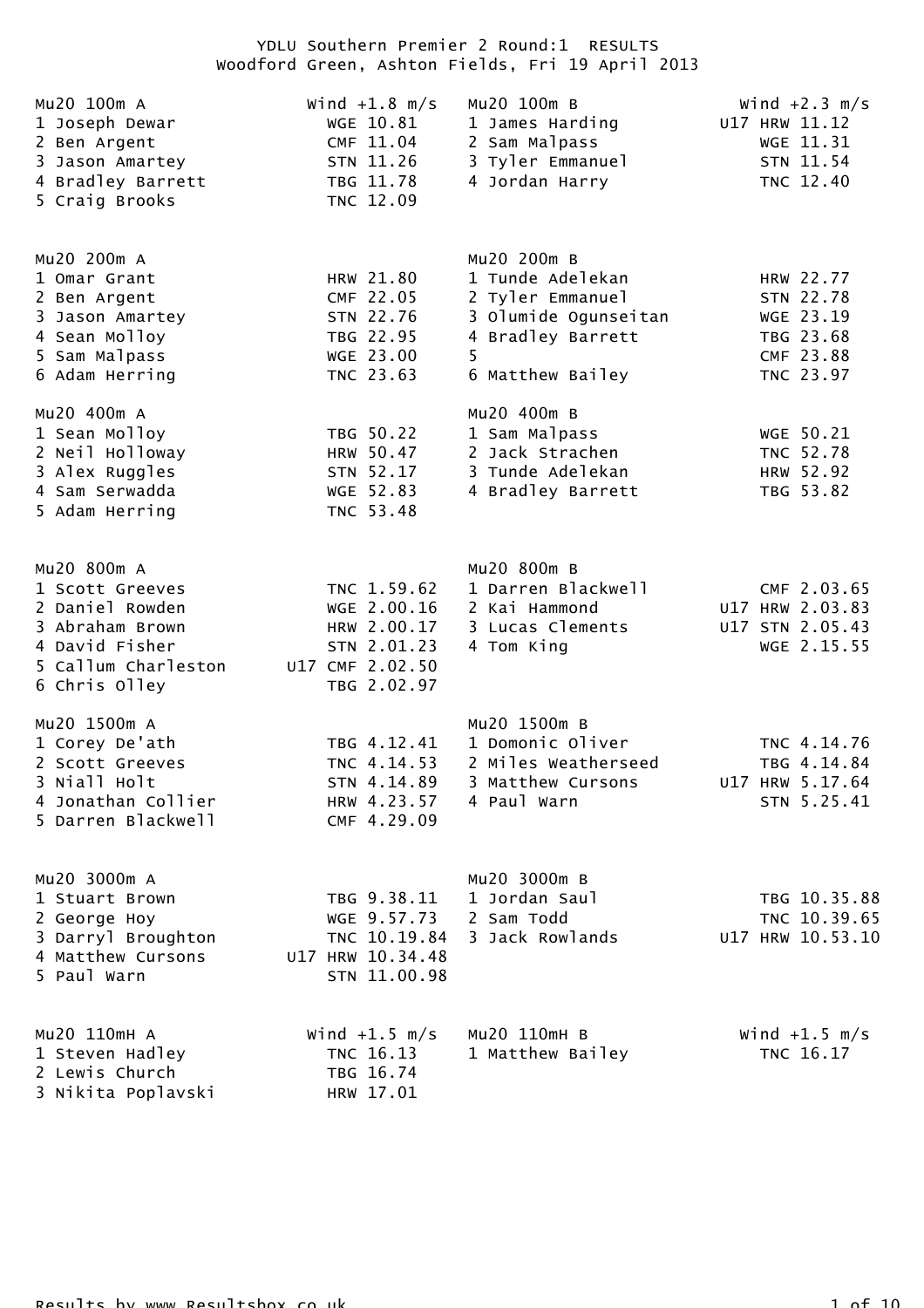| Mu20 400mH A    |           | Mu20 400mH B   |
|-----------------|-----------|----------------|
| 1 Lewis Church  | TBG 58.23 | No competitors |
| 2 Steven Hadley | TNC 58.84 |                |
| -3              | HRW 62.04 |                |
|                 |           |                |

| Mu20 2000m SC A    |                        | Mu20 2000m SC B |             |
|--------------------|------------------------|-----------------|-------------|
| 1 Alex Howard      | TBG 6.32.77 1 Sam Todd |                 | TNC 8.25.03 |
| 2 Darryl Broughton | TNC 7.54.57            |                 |             |

| Mu20 Discus Throw A<br>1 Micheal Painter<br>2 James Mead<br>3 Hugh Williams<br>4 Michael Adeniji | TNC 53.33<br>CMF 36.16<br>WGE 32.27<br>HRW 31.25 | Mu20 Discus Throw B<br>1 Callum Brown<br>2 Daniel Avery<br>3 Miguel Perera | TNC 38.69<br>STN 19.17<br>HRW 18.60 |
|--------------------------------------------------------------------------------------------------|--------------------------------------------------|----------------------------------------------------------------------------|-------------------------------------|
| 5 Paul Warn<br>Mu20 Hammer Throw A                                                               | STN 27.67                                        | Mu20 Hammer Throw B                                                        |                                     |

| 1 Micheal Painter | TNC 70.54 | 1 Callum Brown  | TNC 69.70 |
|-------------------|-----------|-----------------|-----------|
| 2 Harry Clarke    | WGE 59.45 | 2 James Mead    | CMF 36.96 |
| 3 James Hamblin   | CMF 58.54 | 3 Hugh Williams | WGE 33.10 |
| 4 Daniel Avery    | STN 50.62 |                 |           |
| 5 Michael Adeniji | HRW 36.90 |                 |           |

| Mu2O Javelin Throw A |           | Mu20 Javelin Throw B                                  |  |               |
|----------------------|-----------|-------------------------------------------------------|--|---------------|
| 1 James Bongart      | WGE 45.80 | 1 Alex O'Brien                                        |  | CMF 36.37     |
| 2 Callum Brown       | TNC 42.17 | 2 Harry Clarke                                        |  | WGE 31.96     |
| 3 Jarred Bird        | CMF 40.06 | 3 Micheal Painter                                     |  | TNC 27.93     |
| 4 Sam Stanton        | HRW 38.62 | 4 Matthew Mbriwa                                      |  | U17 HRW 16.27 |
| 5 Daniel Avery       | STN 30.62 | 5 Niall Holt                                          |  | STN 13.90     |
|                      |           |                                                       |  |               |
| Mu20 Shot Putt A     |           | $MII$ $20$ $Shot$ $PII$ <sup><math>+</math></sup> $R$ |  |               |

| MULU SHUL FULL A  |              | MUZU SHUL FULL B |           |
|-------------------|--------------|------------------|-----------|
| 1 Micheal Painter | TNC 14.05    | 1 Callum Brown   | TNC 11.58 |
| 2 Hugh Williams   | WGE 12.17    | 2 James Bongart  | WGE 10.07 |
| 3 Daniel Avery    | STN 8.98     | 3 David Fisher   | STN 6.33  |
| 4 Zach Okoli      | U17 HRW 8.40 |                  |           |

| Mu20 Long Jump A |                            | Mu20 Long Jump B                 |                  |
|------------------|----------------------------|----------------------------------|------------------|
| 1 Joseph Dewar   |                            | WGE $6.63+3.4$ 1 George Hamilton | $WGE$ 6.59+1.7   |
| 2 Terry Lucas    |                            | CMF $6.17+1.6$ 2 Alex O'Brien    | $CMF 5.97+2.2$   |
| 3 Jordan Harry   |                            | TNC $6.16+4.3$ 3 Craig Brooks    | TNC 5.65+1.9     |
| 4 Alex Ruggles   | $STN$ 3.94+1.3 4 Paul Warn |                                  | $STN$ $3.18+2.2$ |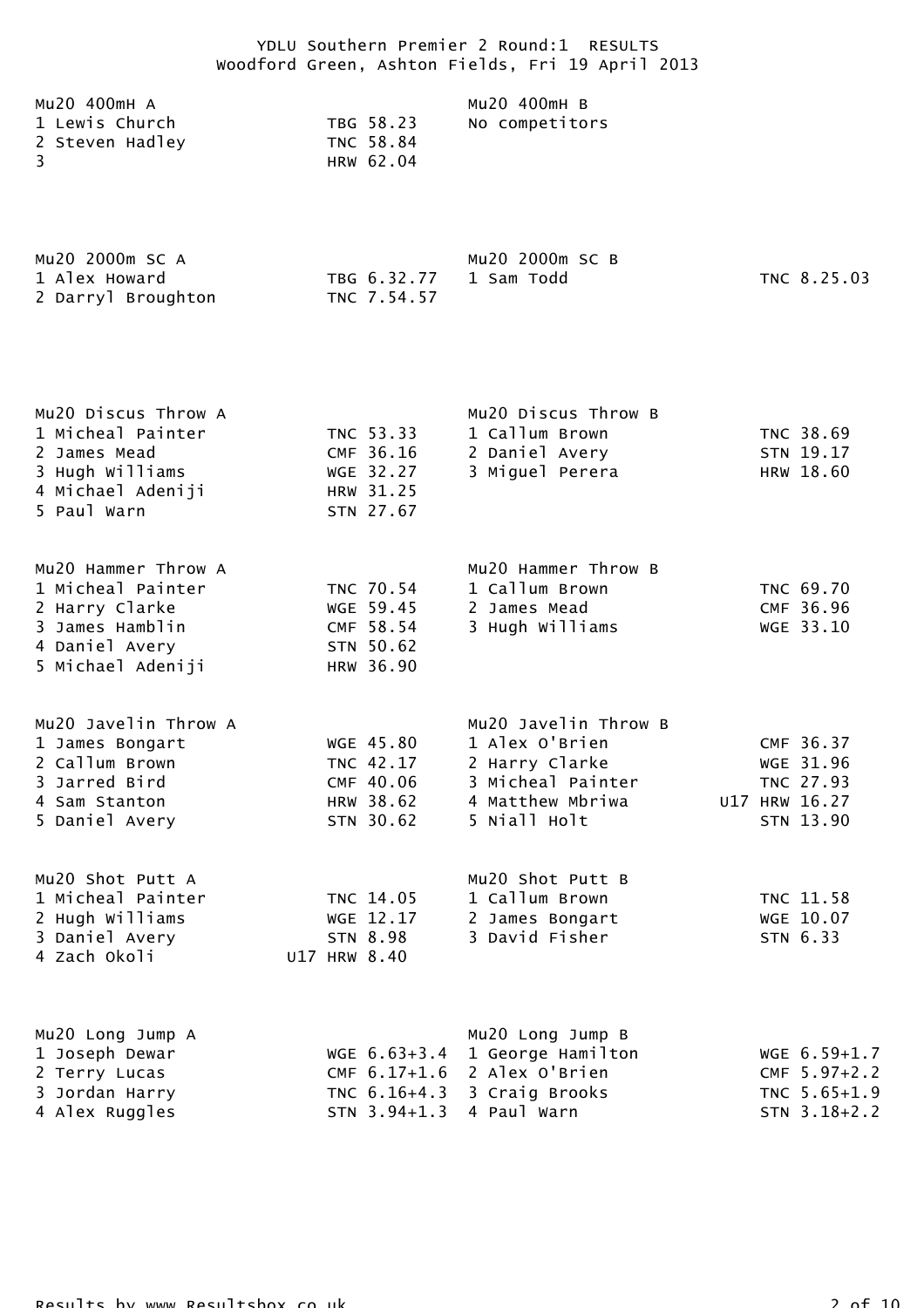| Mu20 Triple Jump A<br>1 George Hamilton<br>2 Nikita Poplavski<br>3 Jason Amartey<br>4 Steven Hadley                     | WGE 12.91<br>HRW 11.51<br>STN 11.20<br>TNC 10.75                                              | Mu20 Triple Jump B<br>1 Tino Nyabowa<br>2 Matthew Bailey                                                                        | WGE 11.08<br>TNC 11.05                                                                 |
|-------------------------------------------------------------------------------------------------------------------------|-----------------------------------------------------------------------------------------------|---------------------------------------------------------------------------------------------------------------------------------|----------------------------------------------------------------------------------------|
| Mu20 High Jump A<br>1 Alex O'Brien<br>2 Lewis Church<br>3 Nikita Poplavski<br>4 Callum Brown                            | CMF 1.88<br>TBG 1.85<br>HRW 1.70<br>TNC 1.65                                                  | Mu20 High Jump B<br>1<br>2 Ed Borrmann                                                                                          | CMF 1.60<br>TNC 1.50                                                                   |
| Mu20 Pole Vault A<br>1 Mitchel Etheridge<br>2 Ed Borrmann                                                               | CMF 4.40<br>TNC 3.80                                                                          | Mu20 Pole Vault B<br>1 Liam Yarwood                                                                                             | CMF 3.80                                                                               |
| Mu17 100m<br>1 Oliver Bromby<br>2 Sam Green<br>3 Wesley Walton<br>4 Edward Yamah<br>5 Callum Foakes<br>6 Matthew Mbriwa | Wind $+2.7$ m/s<br>STN 10.93<br>TNC 11.58<br>TBG 11.63<br>WGE 11.64<br>CMF 11.69<br>HRW 11.91 | Mu17 200m<br>1 Oliver Bromby<br>2 James Harding<br>3 Callum Foakes<br>4 Ben Matsuks-Williams<br>5 Wesley Walton<br>6 Asad Ahmed | STN 22.24<br>HRW 22.80<br>CMF 23.24<br>TNC 23.66<br>TBG 23.80<br>WGE 24.05             |
| Mu17 400m<br>1 George Duggan<br>2 Elliot Holland<br>3 Kingsley Annor<br>4 Daniel Ogunbamowo                             | TBG 51.79<br>TNC 51.90<br>WGE 54.77<br>CMF 58.19                                              | Mu17 800m<br>1 George Elliott<br>2 Toby Ralph<br>3 Perry Rowan<br>4 Cathal Holloway<br>5 Alexander Allen<br>6 Jamie Finch       | CMF 2.01.69<br>TBG 2.03.82<br>WGE 2.05.82<br>HRW 2.08.37<br>STN 2.08.40<br>TNC 2.17.19 |
| Mu17 1500m<br>1 Peter Ellis<br>2 Will Whitmore<br>3 Jack Maher<br>4 Marc Allison<br>5 Jack Rowlands                     | STN 4.25.32<br>WGE 4.34.11<br>TNC 4.43.99<br>HRW 5.13.54                                      | Mu17 3000m<br>1 Peter Ellis<br>TBG 4.32.56 2 Chris Cohen<br>3 Bruce Beckett                                                     | STN 9.19.83<br>TBG 9.31.95<br>TNC 9.56.61                                              |
| Mu17 100mH<br>1 Jack Blenkarn<br>2 Miguel Perera                                                                        | Wind $+3.6$ m/s<br>CMF 14.08<br>HRW 14.88                                                     | Mu17 400mH<br>1 Lucas Clements<br>2 Matthew Snell                                                                               | STN 66.72<br>TBG 68.95                                                                 |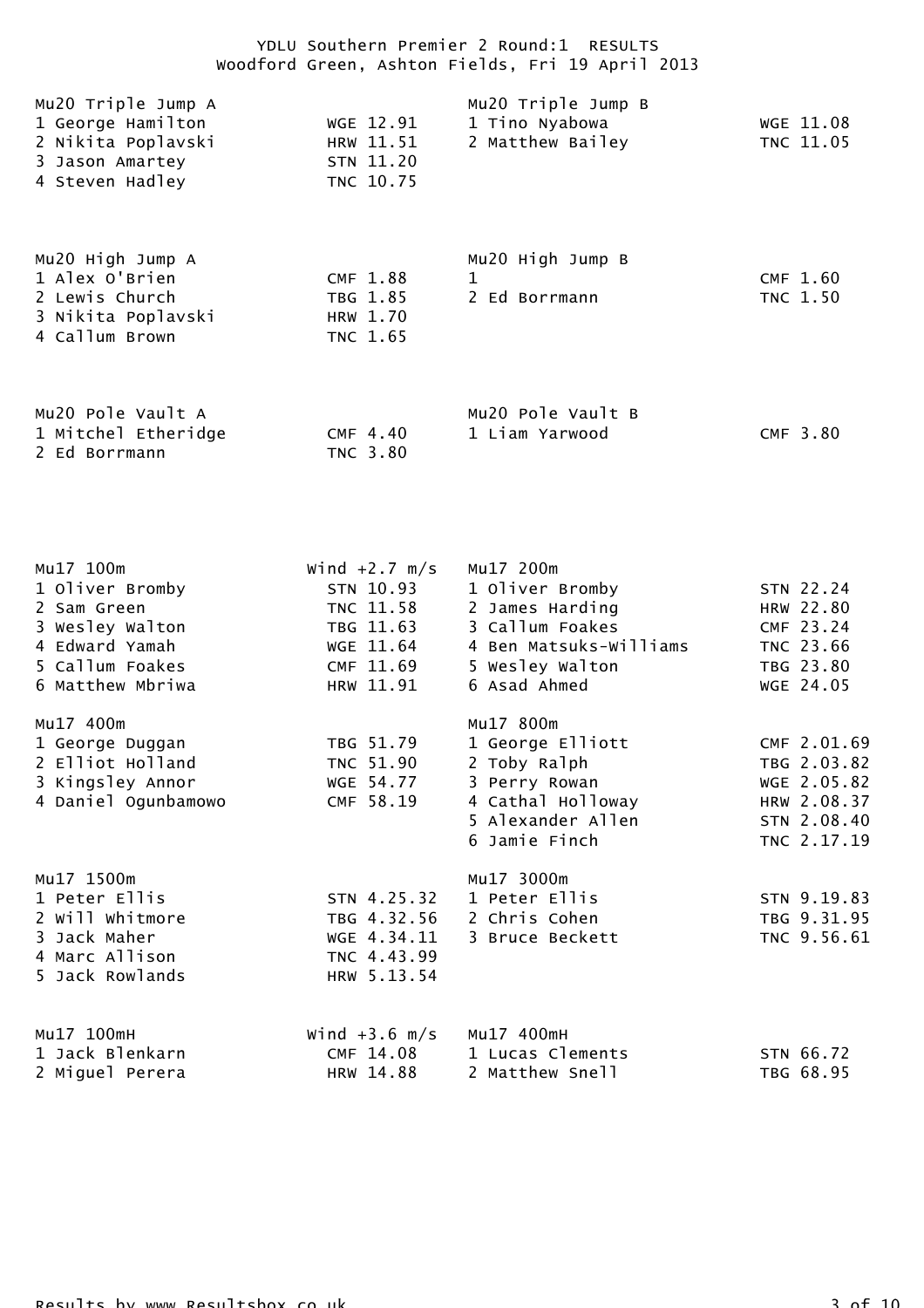| Mu17 1500m SC    |             |
|------------------|-------------|
| 1 Lucas Clements | STN 4.49.45 |
| 2 Euan Nicholls  | TBG 4.59.88 |
| 3 Bruce Beckett  | TNC 5.33.65 |
|                  |             |

| Mu17 Hammer Throw          |
|----------------------------|
| 1 Daniel Howe<br>TNC 48.83 |
| TBG 43.87<br>2 Toby Redman |
|                            |
|                            |
|                            |

| Mu17 Javelin Throw |           | Mu17 Shot Putt |          |
|--------------------|-----------|----------------|----------|
| 1 Harry Kendall    | TBG 33.31 | 1 Sam Green    | TNC 9.45 |
| 2 Oscar Farr       | HRW 32.80 | 2 David Peddle | WGE 9.30 |
| 3 David Peddle     | WGE 32.55 | 3 Oscar Farr   | HRW 8.68 |
| 4 Ben Carter       | STN 31.56 | 4 Toby Redman  | TBG 8.64 |
| 5 Malcolm Wandera  | TNC 27.03 |                |          |
|                    |           |                |          |

| Mu17 Long Jump<br>1 Ross McLachlan<br>2 Harry Kendall<br>3 Ben Rodericks<br>4 Zach Okoli<br>5 Elliot Hammond | TNC 6.20<br>TBG 5.20<br>WGE 4.97<br>HRW 4.70<br>STN 4.64 | Mu17 Triple Jump<br>1 Wesley Walton<br>2 Kingsley Annor<br>3 Kyle Turner<br>4 Daniel Ogunbamowo<br>5 Elliot Hammond<br>6 Sam Green | TBG 12.44<br>WGE 12.33<br>HRW 12.33<br>CMF 10.55<br>STN 9.83<br>TNC 9.71 |
|--------------------------------------------------------------------------------------------------------------|----------------------------------------------------------|------------------------------------------------------------------------------------------------------------------------------------|--------------------------------------------------------------------------|
| Mu17 High Jump<br>1 Miguel Perera<br>2 Joe McQuillan<br>3 Harry Kendall<br>4 Malcolm Wandera                 | HRW 1.70<br>CMF 1.65<br>TBG 1.65<br>TNC 1.55             | Mu17 Pole Vault<br>1 George Elliott                                                                                                | CMF 2.50                                                                 |

| Wu20 100m A        | Wind $+0.1$ m/s | Wu20 100m B          | Wind $+0.5$ m/s |
|--------------------|-----------------|----------------------|-----------------|
| 1 Clieo Stephenson | TNC 12.03       | 1 Victoria Mitchell  | TNC 12.66       |
| 2 Tamara Chambers  | WGE 12.47       | 2 Georgie Green-Muid | CMF 13.12       |
| 3 Kelly Sutton     | CMF 12.54       | 3 Jess Murphy        | TBG 13.21       |
| 4 Eugenie Brown    | HRW 13.00       | 4 Pamela Milla       | WGE 13.23       |
| 5 India Smith      | TBG 13.16       | 5 Amy Teal           | U17 STN 13.26   |
| 6 Olivia Nunn      | STN 13.29       |                      |                 |
| WU20 200m A        | Wind $-0.2$ m/s | Wu20 200m B          |                 |
| 1 Clieo Stephenson | TNC 24.79       | 1 Victoria Mitchell  | TNC 26.25       |
| 2 Nicole McKechnie | U17 CMF 25.47   | 2 Emily Stone        | TBG 26.88       |
| 3 Tamara Chambers  | WGE 26.28       | 3 Madaleine Akpadio  | CMF 27.48       |
| 4 India Smith      | TBG 27.03       | 4 Amy Teal           | U17 STN 27.98   |
| 5 Olivia Nunn      | STN 27.40       |                      |                 |
| 6 Rachel O'Neill   | U17 HRW 29.56   |                      |                 |
|                    |                 |                      |                 |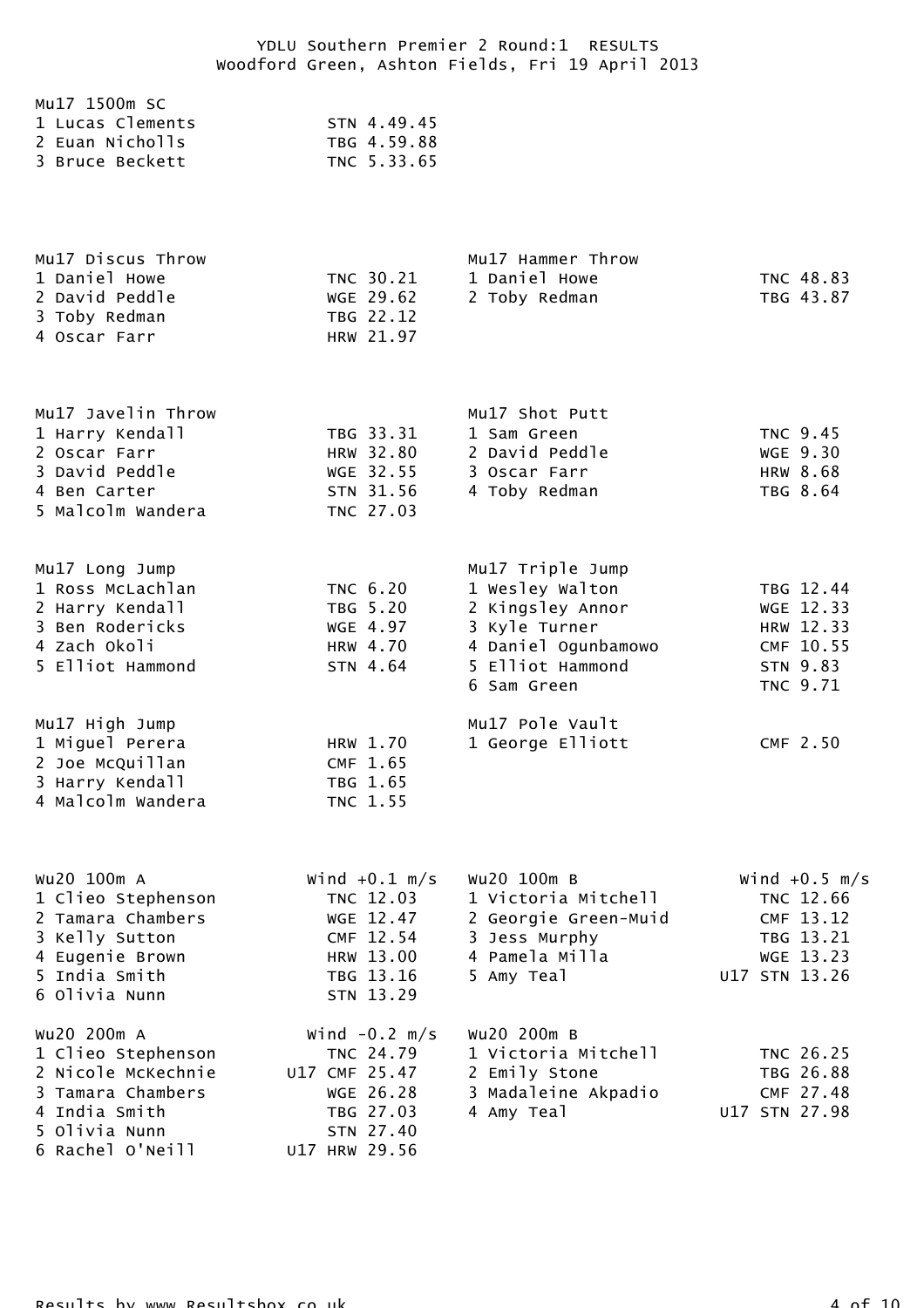| Wu20 400m A<br>1 Nicole McKechnie<br>2 Kelly Mavididi<br>3 Anna Woodward<br>4 Laura Seaman<br>5 Charlotte Byrne<br>6 Tayla Benson | U17 CMF 57.62<br>WGE 59.24<br>TBG 1.03.56<br>STN 1.05.67<br>U17 HRW 1.10.67<br>TNC DNF         | Wu20 400m B<br>1 Abbie Ruggles<br>2 Danielle Scott<br>3 Jessica Swain<br>4 Charlotte Cohen<br>5 Isobel Moss<br>6 Abigail Devane | TNC 1.03.58<br>STN 1.05.77<br>CMF 1.06.15<br>TBG 1.07.26<br>WGE 1.13.75<br>HRW 1.38.00 |
|-----------------------------------------------------------------------------------------------------------------------------------|------------------------------------------------------------------------------------------------|---------------------------------------------------------------------------------------------------------------------------------|----------------------------------------------------------------------------------------|
| Wu20 800m A<br>1 Kim Johansen<br>2 Alice Wood<br>3 Kiera Mooney<br>4 Isobel Moss<br>5 Eilish O'Grady                              | CMF 2.18.57<br>TBG 2.27.31<br>TNC 2.29.50<br>WGE 2.40.57<br>U17 HRW 2.53.39                    | Wu20 800m B<br>1 Sian Driscoll<br>2 Jessica Swain<br>3 Mabel Beckett<br>4 Rosa Smart                                            | TBG 2.25.66<br>CMF 2.30.46<br>TNC 2.42.15<br>U17 HRW 3.01.27                           |
| Wu20 1500m A<br>1 Saffron Salih<br>2 Anna Sharp<br>3 Cathrine Broster<br>4 Rebecca Wade<br>5 Isobel Moss<br>6 Rosa Smart          | TBG 5.01.83<br>U17 STN 5.02.38<br>TNC 5.25.49<br>CMF 5.29.33<br>WGE 5.54.94<br>U17 HRW 6.11.35 | Wu20 1500m B<br>1 Hannah Maher                                                                                                  | TNC 5.43.71                                                                            |
| WU20 3000m A<br>1 Sophie Alden<br>2 Frances Arnott<br>3 Alex Ranaghan                                                             | TNC 11.12.66<br>STN 11.23.21<br>U17 HRW 12.46.99                                               | Wu20 3000m B<br>1 Katie Watkins                                                                                                 | U17 HRW 13.20.40                                                                       |
| Wu20 100mH A<br>1 Florence Cochrane<br>2 Jade Harding<br>3 Alix Lereculey                                                         | Wind $+3.8$ m/s<br>TBG 16.45<br>CMF 16.69<br>U17 HRW 20.58                                     | Wu20 100mH B<br>1 Emily Stone<br>2 Georgia Green-Muid<br>3 Megan Bailey                                                         | Wind $+3.8$ m/s<br>TBG 16.53<br>CMF 17.80<br>U17 HRW 20.94                             |
| WU20 400mH A<br>1 Tayla Benson<br>2 Anna Woodward<br>3 Laura Seaman<br>4 Alix Lereculey                                           | TNC 70.65<br>TBG 71.94<br>STN 76.41<br>U17 HRW 83.73                                           | Wu20 400mH B<br>1 Hannah Mayer                                                                                                  | TNC 76.19                                                                              |
| Wu20 1500m SC A<br>1 Mabel Beckett<br>2 Alex Ranaghan                                                                             | TNC 5.39.17<br>U17 HRW 7.11.24                                                                 | Wu20 1500m SC B<br>1 Alix Lereculey                                                                                             | U17 HRW 7.18.28                                                                        |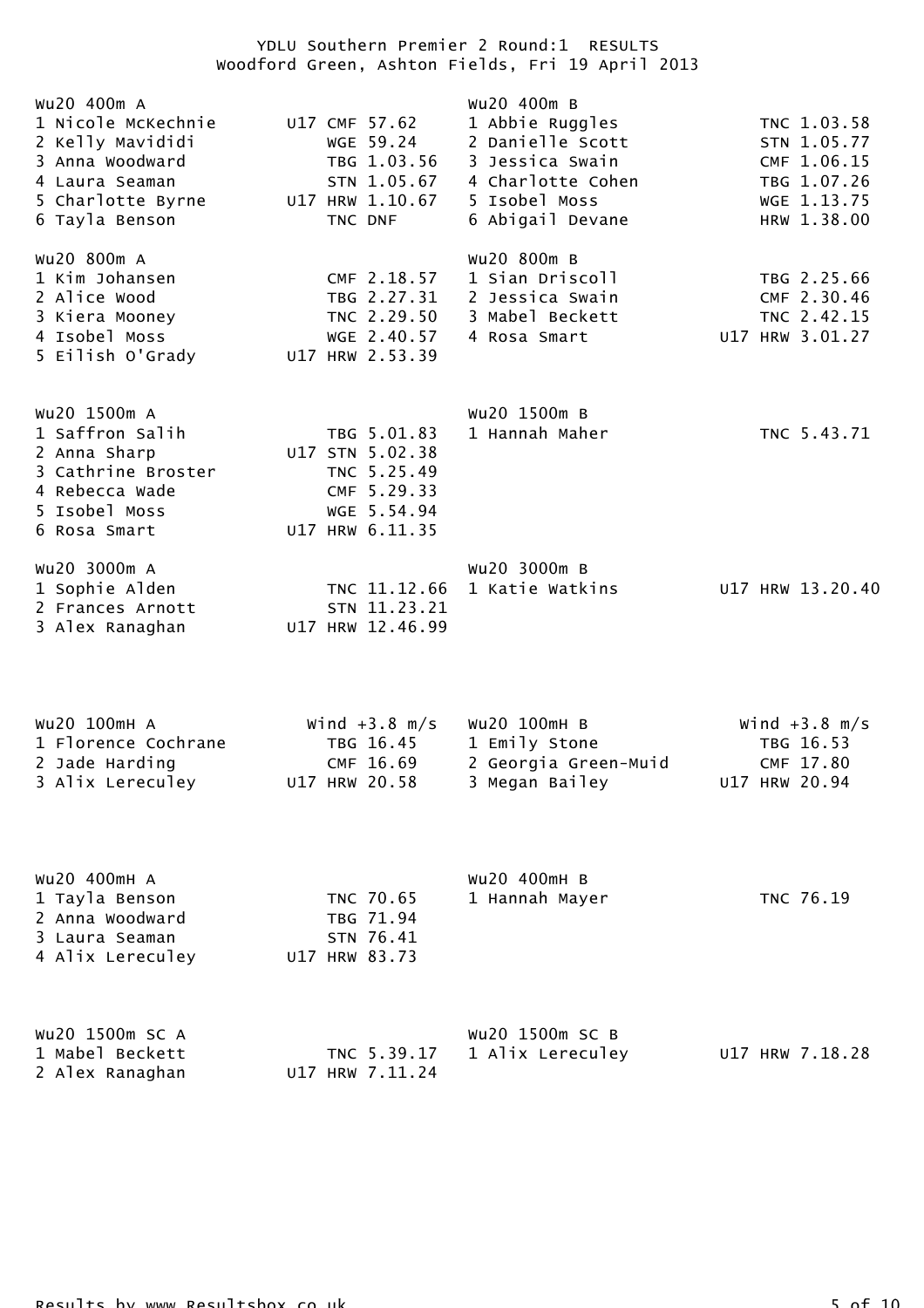| Wu20 Discus Throw A<br>1 Chelsea Eyers<br>2 Debbie Castle<br>3 Gemma Thrower<br>4 Jordan Campbell<br>5 Georgie Floyd<br>6 Daniella Bonomo        | TBG 38.23<br>CMF 28.38<br>TNC 27.58<br>U17 STN 21.25<br>HRW 20.79<br>WGE 13.60 | Wu20 Discus Throw B<br>1 Gemma Vickery<br>2 Hannah Castle<br>3 Poppy Barker<br>4 Florence Cochrane<br>5 Tamara Chambers<br>6 Rosa Smart     |                              | TNC 23.88<br>CMF 22.44<br>STN 20.45<br>TBG 18.66<br>WGE 13.12<br>U17 HRW 10.59 |
|--------------------------------------------------------------------------------------------------------------------------------------------------|--------------------------------------------------------------------------------|---------------------------------------------------------------------------------------------------------------------------------------------|------------------------------|--------------------------------------------------------------------------------|
| Wu20 Hammer Throw A<br>1 Chloe Cockell<br>2 Gemma Vickery<br>3 Georgie Floyd<br>4 Pamela Milla<br>5 Chelsea Eyers<br>6 Frances Arnott            | CMF 39.87<br>TNC 39.07<br>HRW 24.00<br>WGE 19.23<br>TBG 19.05<br>STN 8.61      | Wu20 Hammer Throw B<br>1 Rasheidah Price<br>2 Debbie Castle<br>3 Gemma Thrower                                                              |                              | HRW 19.26<br>CMF 17.79<br>TNC 16.73                                            |
| Wu20 Javelin Throw A<br>1 Poppy Barker<br>2 Georgie Floyd<br>3 Gemma Thrower<br>4 Debbie Castle<br>5 Jess Murphy<br>6 Ebony Bobb-Semple          | STN 37.52<br>HRW 32.56<br>TNC 28.73<br>CMF 24.98<br>TBG 21.46<br>WGE 10.07     | Wu20 Javelin Throw B<br>1 Emma Cowell<br>2 Gemma Vickery<br>3 Jade Harding<br>4 Florence Cochrane<br>5 Rasheidah Price<br>6 Daniella Bonomo |                              | STN 29.41<br>TNC 20.17<br>CMF 19.80<br>TBG 19.56<br>HRW 19.31<br>WGE 8.95      |
| Wu20 Shot Putt A<br>1 Chelsea Eyers<br>2 Gemma Thrower<br>3 Debbie Castle<br>4 Helen Jones<br>5 Daniella Bonomo<br>6 Tiwa Adebayo                | TBG 8.89<br>TNC 8.79<br>CMF 7.80<br>U17 STN 6.26<br>WGE 5.61<br>U17 HRW 5.34   | Wu20 Shot Putt B<br>1 Emily Stone<br>2 Hannah Mayer<br>3 Sara Prescott-Smith<br>4 Anna Sharp<br>5 Ivy Alubala<br>6 Eugenie Brown            | U17 CMF 6.95<br>U17 STN 6.11 | TBG 7.70<br><b>TNC 7.27</b><br>WGE 4.98<br>HRW 3.47                            |
| Wu20 Long Jump A<br>1 Emma Cowell<br>2 Sara Prescott-Smith<br>3 Emily Stone<br>4 Ebony Bobb-Semple<br>5 Victoria Mitchell<br>6 Kattaleeya Thomas | STN 5.18<br>U17 CMF 4.99<br>TBG 4.80<br>WGE 4.47<br>TNC 4.02<br>HRW 3.27       | Wu20 Long Jump B<br>1 Jade Harding<br>2 Jess Murphy<br>3 Bethany Chambers<br>4 Cathrine Broster                                             |                              | CMF 4.88<br>TBG 4.44<br>WGE 4.37<br>TNC 3.03                                   |
| Wu20 Triple Jump A<br>1 Ebony Bobb-Semple<br>2 Rasheidah Price<br>3 Sian Koster<br>4 Charlotte Cohen<br>5 Kiera Mooney                           | WGE 10.01<br>HRW 9.50<br>CMF 9.38<br>TBG 8.63<br>TNC 8.32                      | Wu20 Triple Jump B<br>1 Bethany Chambers<br>2 Jess Murphy<br>3 Victoria Mitchell                                                            |                              | WGE 9.76<br>TBG 8.25<br>TNC 8.16                                               |
| Wu20 High Jump A<br>1 Emma Cowell<br>2 Sara Prescott-Smith<br>3 Florence Cochrane                                                                | STN 1.65<br>U17 CMF 1.50<br>TBG 1.50                                           | Wu20 High Jump B<br>1 India Smith<br>2 Jade Harding<br>3 Daniell Scott                                                                      |                              | TBG 1.45<br>CMF 1.45<br>STN 1.40                                               |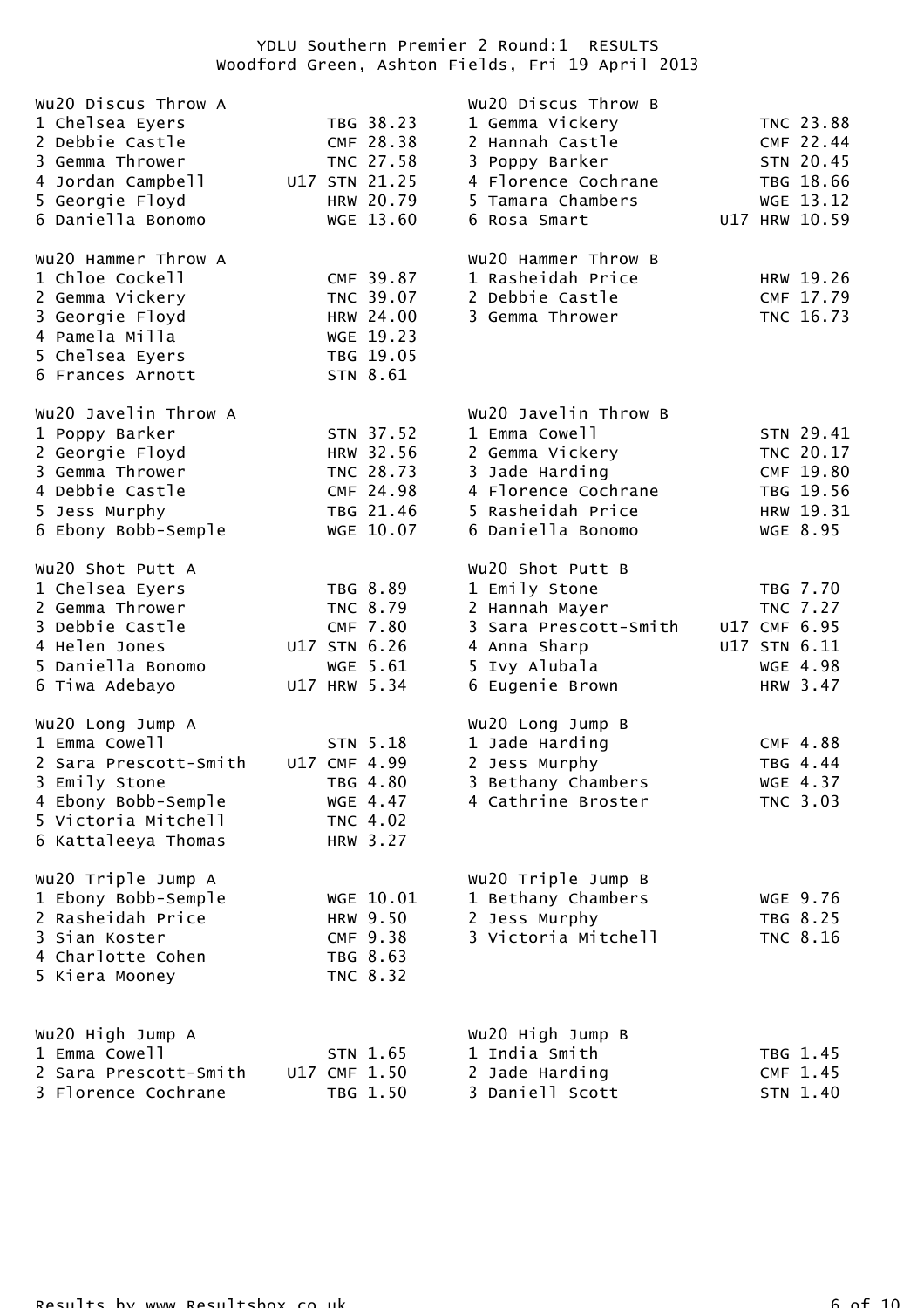| Wu2O Pole Vault A |          | Wu2O Pole Vault B |
|-------------------|----------|-------------------|
| 1 Danielle Scott  | STN 2.85 | No competitors    |

| Wu17 100m             | Wind $+4.8$ m/s | Wu17 200m            |              |
|-----------------------|-----------------|----------------------|--------------|
| 1 Laura Johnson       | TNC 12.40       | 1 Katie White        | TBG 25.67    |
| 2 Tiwa Adebayo        | HRW 13.19       | 2 Moesha Howard      | CMF 26.13    |
| 3 Erin Minto-Branfoot | CMF 13.25       | 3 Laura Johnson      | TNC 26.29    |
| 4 Simone Baxter       | TBG 13.33       | 4 Tiwa Adebayo       | HRW 28.21    |
| 5 Sade Brown          | WGE 13.52       | 5 Sade Brown         | WGE 28.90    |
| 6 Alexandra Burchill  | STN 13.74       | 6 Alexandra Burchill | STN 29.11    |
| Wu17 300m             |                 | Wu17 800m            |              |
| 1 Katie White         | TBG 41.02       | 1 Hannah Czarnowski  | TBG 2.23.50  |
| 2 Rosa Prideaux       | CMF 42.65       | 2 Alicia McArdell    | WGE 2.27.31  |
| 3 Abbie Fisher        | STN 46.33       | 3 Harriet Searjeant  | TNC 2.34.97  |
| 4 Rachel O'Neill      | HRW 47.69       | 4 Alex Ranaghan      | HRW 2.38.51  |
| 5 Katie Stratton      | TNC 48.28       |                      |              |
|                       |                 |                      |              |
| Wu17 1500m            |                 | Wu17 3000m           |              |
| 1 Amelia Barrart      | WGE 4.57.20     | 1 Charlotte Byrne    | HRW 11.54.62 |
| 2 Megan Williams      | CMF 5.20.33     | 2 Alice Cheverton    | TNC 12.43.08 |
| 3 Jihanna Allard      | TNC 5.20.36     |                      |              |
| 4 Hannah Czarnowski   | TBG 5.22.17     |                      |              |
| 5 Briallen Taylor     | STN 5.38.10     |                      |              |
| 6 Katie Watkins       | HRW 6.12.66     |                      |              |
| Wu17 80mH             | Wind $+3.0$ m/s | Wu17 300mH           |              |
| 1 Moesha Howard       | CMF 11.78       | 1 Katie Clark        | TNC 49.12    |
| 2 Vicky Oyesola       | HRW 12.45       | 2 Ella Farndon       | TBG 52.11    |
| 3 Simone Baxter       | TBG 12.54       | 3 Abbie Fisher       | STN 54.76    |
| 4 Katie Clark         | TNC 13.26       | 4 April Castle       | CMF 55.16    |
| 5 Georgia Parker      | STN 15.68       |                      |              |
| Wu17 1500m SC         |                 |                      |              |
| 1 Helen Jones         | STN 5.55.96     |                      |              |
| 2 Natasha Fisher      | CMF 6.08.84     |                      |              |
| 3 Charlotte Byrne     | HRW 6.26.89     |                      |              |
|                       |                 |                      |              |
|                       |                 |                      |              |
| Wu17 Discus Throw     |                 | Wu17 Hammer Throw    |              |
| 1 Megan Rushmoor      | TNC 23.29       | 1 Megan Rushmoor     | TNC 40.99    |
| 2 Vicky Oyesola       | HRW 21.89       | 2 Ellic Cockell      | CMF 23.67    |
| 3 Helen Jones         | STN 18.37       | 3 Rachel Lageretabua | TBG 23.66    |
| 4 Simone Baxter       | TBG 17.51       | 4 Katie Watkins      | HRW 11.38    |
| 5 Tobi Akiwumi        | WGE 13.99       |                      |              |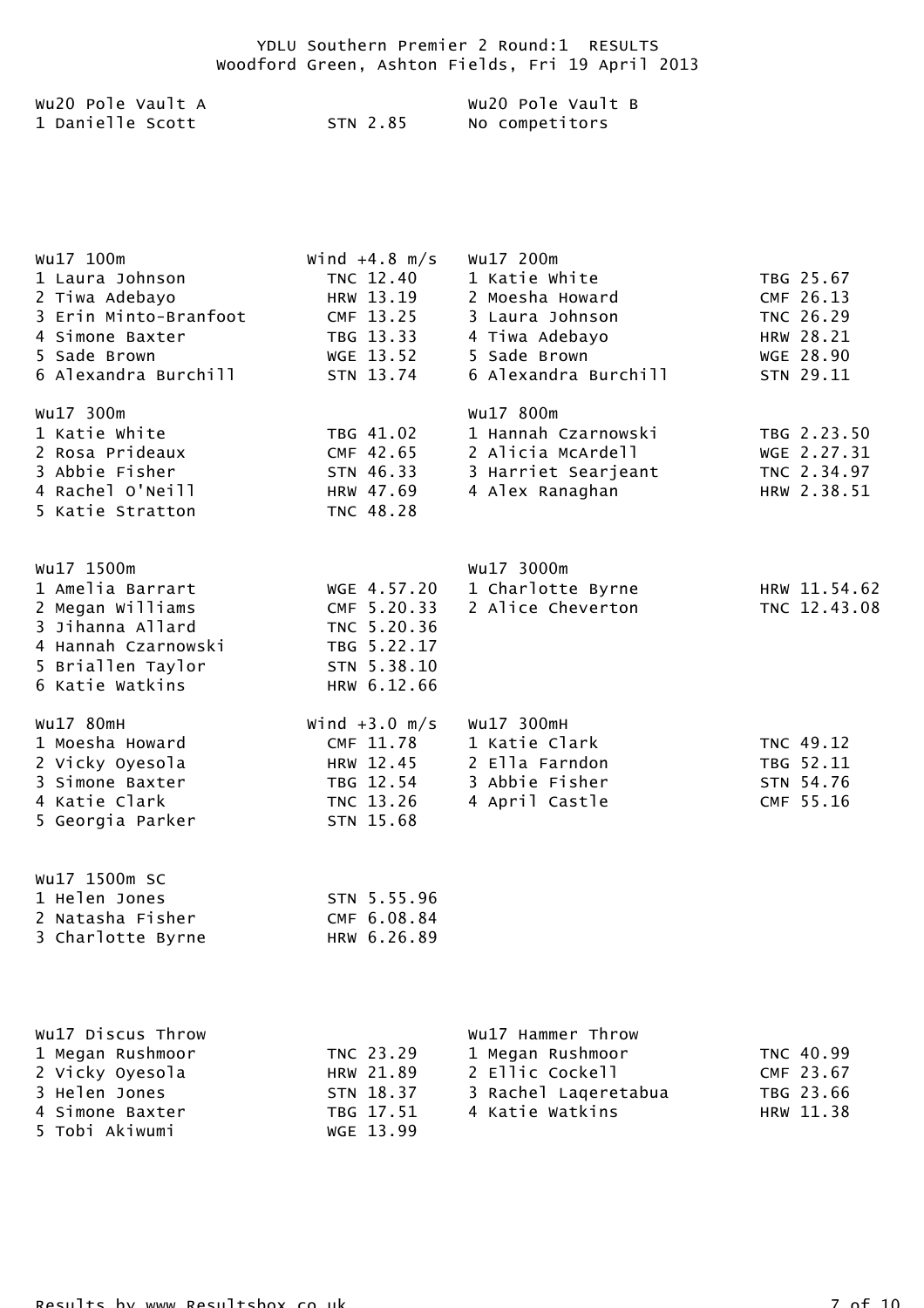| Wu17 Javelin Throw   |           | Wu17 Shot Putt        |                 |
|----------------------|-----------|-----------------------|-----------------|
| 1 Jordan Campbell    | STN 36.30 | 1 Vicky Oyesola       | HRW 10.20       |
| 2 Elspeth Jamieson   | TNC 33.16 | 2 Rachel Laqeretabua  | TBG 8.14        |
| 3 April Castle       | CMF 18.79 | 3 Elspeth Jamieson    | <b>TNC 8.10</b> |
| 4 Rachel Lageretabua | TBG 16.84 | 4                     | WGE 6.00        |
| 5 Carys Charles      | HRW 12.54 | 5 Erin Minto-Branfoot | CMF 5.67        |
| 6 Jessica Narweh     | WGE 10.95 | 6 Briallen Taylor     | STN 5.04        |
| Wu17 Long Jump       |           | Wu17 Triple Jump      |                 |
| 1 Georgia Macalle    | CMF 4.86  | 1 Jo Ware             | TBG 10.05       |
| 2 Jo Ware            | TBG 4.55  | 2 April Castle        | CMF 10.02       |
| 3 Jordan Campbell    | STN 4.32  | 3 Johanne Linehan     | WGE 9.18        |
| 4 Grace Ashworth     | TNC 4.18  | 4 Katie Pursehouse    | <b>TNC 8.95</b> |
| 5 Abigail Devane     | HRW 3.21  | 5 Amy Teal            | STN 8.60        |
|                      |           | 6 Eilish O'Grady      | HRW 7.43        |
| Wu17 High Jump       |           | Wu17 Pole Vault       |                 |
| 1 Jo Ware            | TBG 1.55  | 1 Megan Bailey        | HRW 2.75        |
| 2 Johanne Linehan    | WGE 1.55  | 2 Claire Humby        | STN 2.55        |
| 3 Natasha Fisher     | CMF 1.50  | 3 Monica Griffiths    | WGE 1.85        |
| 4 Grace Ashworth     | TNC 1.40  |                       |                 |
| 5 Anna Sharp         | STN 1.30  |                       |                 |

| Wu17 4x100m Relay |                           |                       |
|-------------------|---------------------------|-----------------------|
|                   | 1 TBG 52.49 1 Katie White | 2 Ella Farndon        |
|                   | 3 Simone Baxter           | 4 Jo Ware             |
| 2 CMF 53.88       | 1 April Castle            | 2 Erin Minto-Branfoot |
|                   | 3 Natasha Bird            | 4 Moesha Howard       |
| 3 WGE 53.98       | 1 Tobi Akiwumi            | 2 Ellie Sawa          |
|                   | 3 Johanne Linehan         | 4 Sade Brown          |
| 4 TNC 54.23       | 1 Katie Clark             | 2 Jessica McNaughton  |
|                   | 3 Katie Pursehouse        | 4 Laura Johnson       |

|  | wu20 4x100m Relay |                            |  |                       |     |
|--|-------------------|----------------------------|--|-----------------------|-----|
|  |                   | 1 WGE 51.64 1 Pamela Milla |  | 2 Tamara Chambers     |     |
|  |                   | 3 Ebony Bobb-Semple        |  | 4 Ivy Alubala         |     |
|  | 2 TNC 52.47       | 1 Hannah Maher             |  | 2 Kiera Mooney        |     |
|  |                   | 3 Victoria Mitchell        |  | 4 Clieo Stephenson    |     |
|  | 3 TBG 52.82       | 1 Emily Stone              |  | 2 India Smith         |     |
|  |                   | 3 Jess Murphy              |  | 4 Florence Cochrane   |     |
|  | 4 STN 53.80       | 1 Olivia Nunn              |  | 2 Alexandra Burchill  | U17 |
|  |                   | 3 Amy Teal                 |  | U17 4 Jordan Campbell | U17 |
|  | 5 HRW 53.87       | 1 Rasheidah Price          |  | 2 Rachel O'Neill      | U17 |
|  |                   | 3 Vicky Oyesola            |  | U17 4 Tiwa Adebayo    | U17 |
|  | 6 CMF 57.01       | 1 Jade Harding             |  | 2 Georgia Green-Muid  |     |
|  |                   | 3 Sian Koster              |  | 4 Kelly Sutton        |     |
|  |                   |                            |  |                       |     |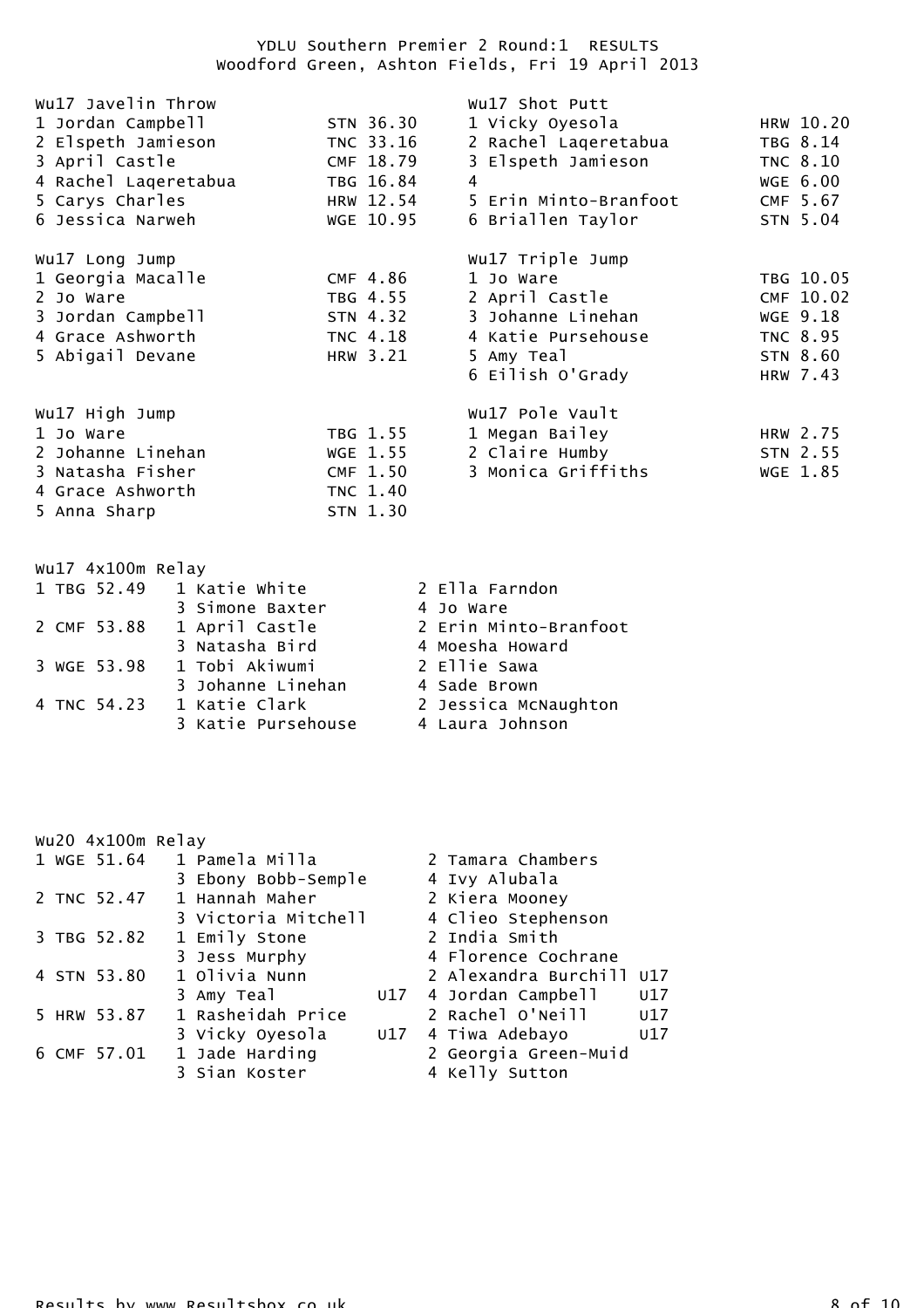|  | Mu17 4x100m Relay |                  |                        |
|--|-------------------|------------------|------------------------|
|  | 1 WGE 45.39       | 1 Asad Ahmed     | 2 Oluwakorede Atanda   |
|  |                   | 3 Gabriel Yaidom | 4 Kingsley Annor       |
|  | 2 TNC 45.49       | 1 Sam Green      | 2 Daniel Wong          |
|  |                   | 3 Ross McLachlan | 4 Ben Matsuks-Williams |
|  | 3 TBG 46.78       | 1 Wesley Walton  | 2 George Duggan        |
|  |                   | 3 Harry Kendall  | 4 Matthew Snell        |
|  | 4 STN 48.72       | 1 Scott Sugden   | 2 Oliver Bromby        |
|  |                   | 3 Peter Ellis    | 4 Alexander Allen      |

| Mu20 4x100m Relay |  |  |                            |  |                         |  |
|-------------------|--|--|----------------------------|--|-------------------------|--|
|                   |  |  | 1 HRW 44.87 1 Zach Okoli   |  | U17 2 James Harding U17 |  |
|                   |  |  | 3 Omar Grant               |  | 4 Matthew Mbriwa U17    |  |
|                   |  |  | 2 TNC 46.45 1 Jordan Harry |  | 2 Matthew Bailey        |  |
|                   |  |  | 3 Craig Brooks             |  | 4 Ed Borrmann           |  |
| 3 TBG 47.42       |  |  | 1 Bradley Barrett          |  | 2 Sean Molloy           |  |
|                   |  |  | 3 Miles Weatherseed        |  | 4 Jordan Saul           |  |

|  | wu17 4x300m Relay |                                     |                      |
|--|-------------------|-------------------------------------|----------------------|
|  |                   | 1 TBG 3.01.15 1 Hannah Czarnowski   | 2 Rachel Lageretabua |
|  |                   | 3 Katie White                       | 4 Ella Farndon       |
|  |                   | 2 CMF 3.01.80 1 Erin Minto-Branfoot | 2 Isabel Goodwin     |
|  |                   | 3 Rosa Prideaux                     | 4 Megan Williams     |
|  |                   | 3 TNC 3.16.11 1 Grace Ashworth      | 2 Alice Cheverton    |
|  |                   | 3 Katie Stratton                    | 4 Harriet Searjeant  |
|  |                   | 4 STN 3.16.60 1 Abbie Fisher        | 2 Briallen Taylor    |
|  |                   | 3 Helen Jones                       | 4 Alexandra Burchill |
|  |                   | 5 HRW 3.40.16 1 Carys Charles       | 2 Eilish O'Grady     |
|  |                   | 3 Charlotte Byrne                   | 4 Abigail Devane     |
|  |                   |                                     |                      |

| wu20 4x400m Relay           |                               |                     |  |  |
|-----------------------------|-------------------------------|---------------------|--|--|
| 1 TBG 4.19.40 1 Emily Stone |                               | 2 Sian Driscoll     |  |  |
|                             | 3 Charlotte Cohen             | 4 Anna Woodward     |  |  |
|                             | 2 STN 4.25.46 1 Laura Seaman  | 2 Frances Arnott    |  |  |
|                             | 3 Danielle Scott              | 4 Anna Sharp<br>U17 |  |  |
|                             | 3 CMF 4.30.22 1 Kim Johansen  | 2 Jessica Swain     |  |  |
|                             | 3 Rebecca Wade                | 4 Jade Harding      |  |  |
|                             | 4 TNC 4.38.88 1 Mabel Beckett | 2 Cathrine Broster  |  |  |
|                             | 3 Abbie Ruggles               | 4 Kiera Mooney      |  |  |
|                             |                               |                     |  |  |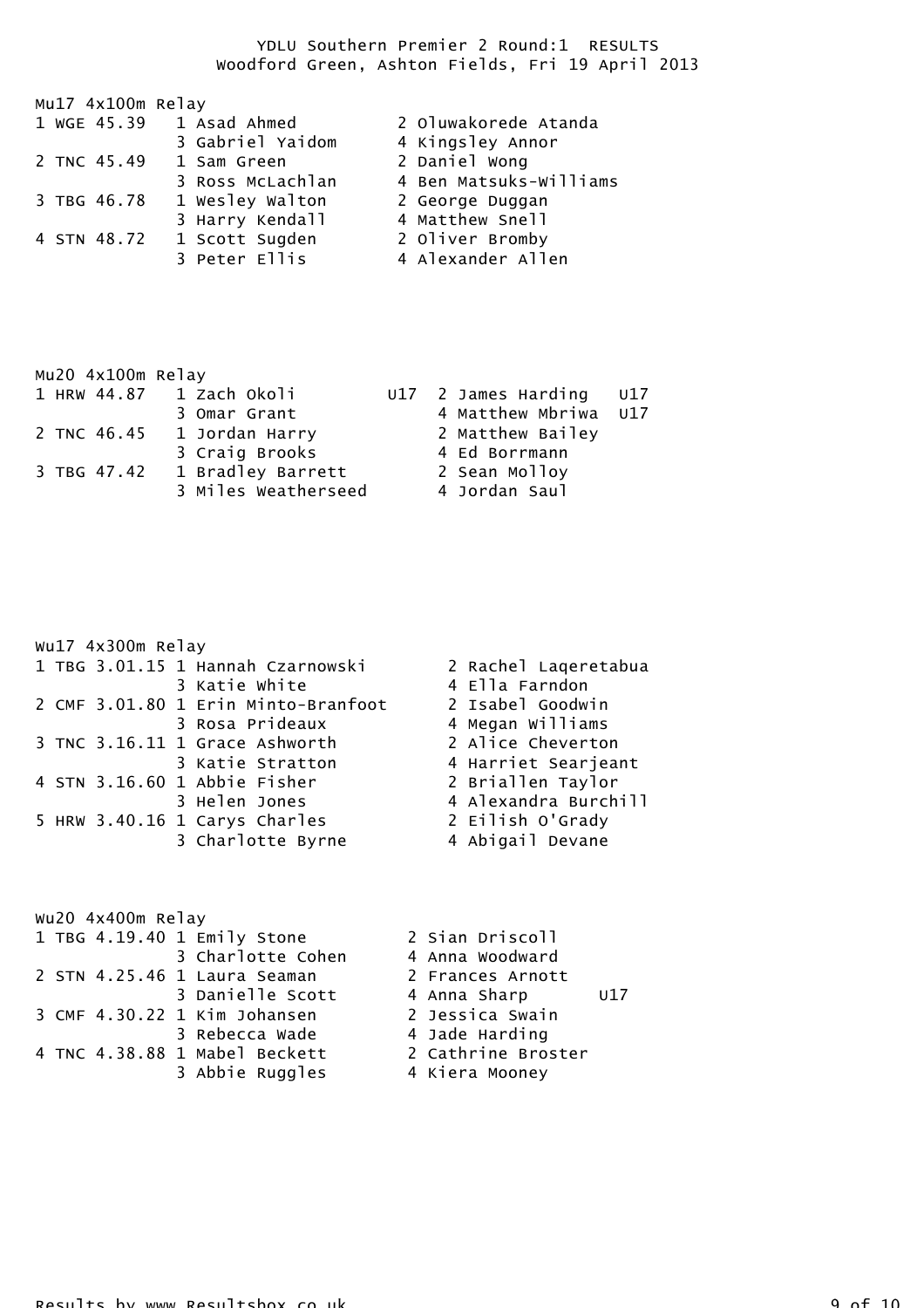| Mu17 4x400m Relay              |                   |  |  |  |
|--------------------------------|-------------------|--|--|--|
| 1 TBG 3.46.82 1 George Duggan  | 2 Toby Ralph      |  |  |  |
| 3 Will Whitmore                | 4 Chris Cohen     |  |  |  |
| 2 STN 3.48.90 1 Lucas Clements | 2 Alexander Allen |  |  |  |
| 3 Oliver Bromby                | 4 Peter Ellis     |  |  |  |
| 3 TNC 3.54.22 1 Elliot Holland | 2 Marc Allison    |  |  |  |
| 3 Ben Matsuks-Williams         | 4 Bruce Beckett   |  |  |  |

| Mu20 4x400m Relay            |                  |  |  |
|------------------------------|------------------|--|--|
| 1 STN 3.34.69 1 Alex Ruggles | 2 Tyler Emmanuel |  |  |
| 3 David Fisher               | 4 Jason Amartey  |  |  |
| 2 TBG 3.38.91 1 Sean Molloy  | 2 Lewis Church   |  |  |
| 3 Jordan Saul                | 4 Corey De'ath   |  |  |
| 3 TNC 3.39.96 1 Adam Herring | 2 Steven Hadley  |  |  |
| 3 Jack Strachen              | 4 Scott Greeves  |  |  |
| 4 WGE 3.40.88 1 Juan Tenorio | 2 Sam Serwadda   |  |  |
| 3 Olumide Ogunseitan         | 4 Sam Malpass    |  |  |

|           | MATCH RESULT             |     | LEAGUE STANDINGS           |       |                |
|-----------|--------------------------|-----|----------------------------|-------|----------------|
|           | Event                    | Lge |                            | Event | Lge            |
| 1 TNC 614 |                          | 6   | 1 Team Norfolk             | 614   | 6              |
| 2 TBG 523 |                          | 5   | 2 Tonbridge AC             | 523   | 5              |
|           | 3 CMF 438                | 4   | 3 Chelmsford & C. AC       | 438   | 4              |
| 4 HRW 424 | $\overline{\phantom{a}}$ |     | 4 Harrow AC                | 424   | $\overline{3}$ |
| 5 STN 415 |                          | 2   | 5 Southampton AC           | 415   | $\overline{2}$ |
| 6 WGE 383 | $\overline{1}$           |     | 6 Woodford Green/Ilford AC | 383   | $\mathbf{1}$   |
| Note(s)   |                          |     |                            |       |                |
|           | CMF Includes $+$ 25pts,  |     |                            |       |                |
|           | HRW Includes $+$ 35pts,  |     |                            |       |                |
|           | STN Includes + 30pts,    |     |                            |       |                |
|           | TNC Includes $+$ 35pts,  |     |                            |       |                |
|           | TBG Includes + 25pts,    |     |                            |       |                |
|           | WGE Includes $+$ 35pts,  |     |                            |       |                |